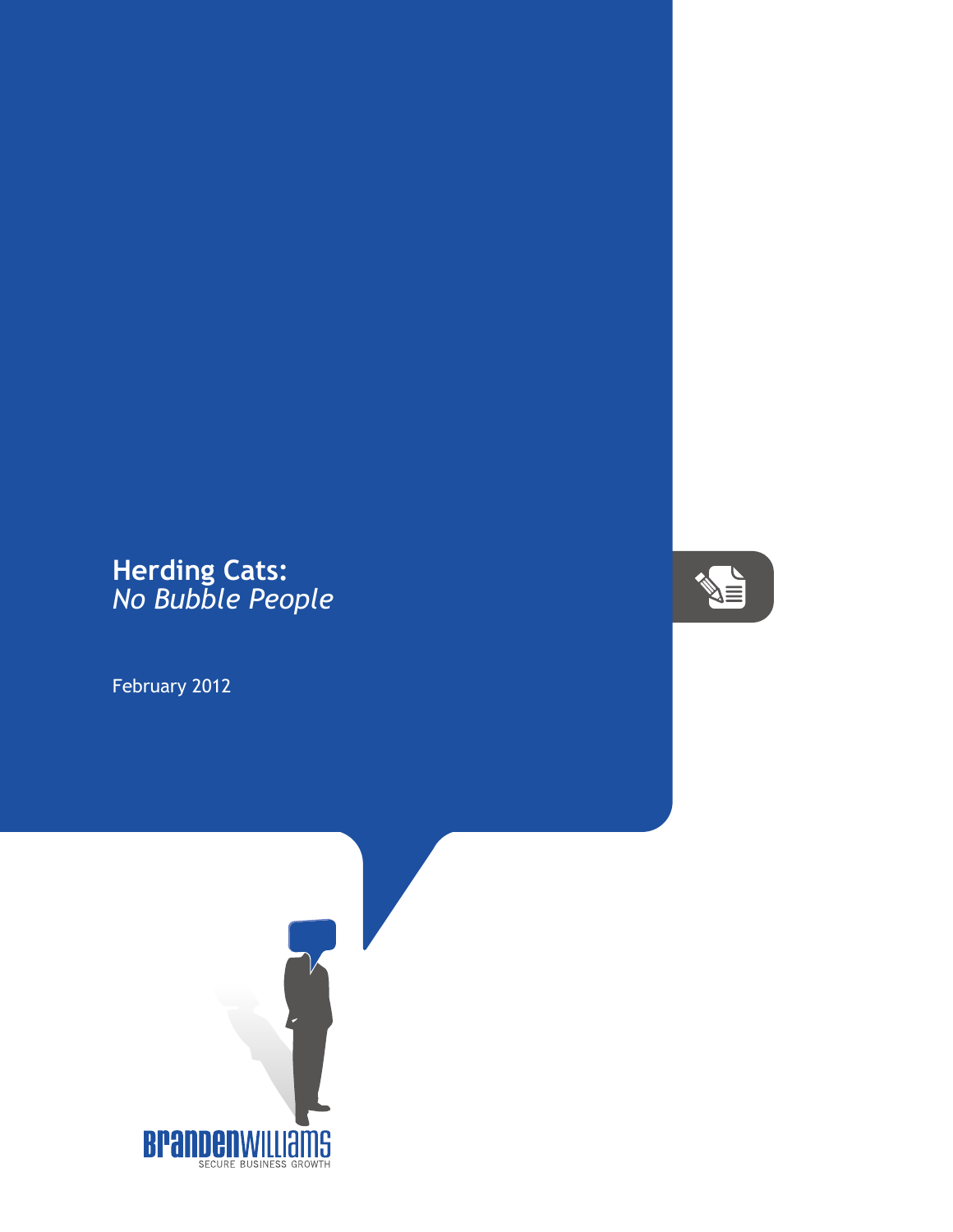February is not really the time when we make predictions about the coming year—that's reserved for December. But this month I want to talk about a topic that will see increasing importance in 2012. It's the intersection of Big Data and information security. 2012 is the year of the hunter, and Big Data is a critically important arrow in his quiver.

Last year was bad for the "good guys." Hactivists, nation states, and organized crime syndicates clearly made their capabilities, if not partially their intentions, known to the world at large. It's 2012, and it's an exciting year to be a security professional. Many of us are making our way into the board room and rubbing elbows with some powerful people. It's even coaxing some of our introverted brethren to become more social. The best part? CEOs finally are paying attention to information security!

But our security futures aren't based in firewalls, cloud security, and compliance, they will be shaped by our ability to perceive threats against our informational assets in real time. We won't be called upon only after bad things happen, we'll be expected to prevent them from happening—probably without many more resources than we have today. Big Data will power our perception, but only if we can hone our skills, build real-time and relevant analytics, and adjust our posture and asset protection on the fly.

The relevant security slice of Big Data will help us identify threats before they manifest themselves in a breach. We want to be able to move our actions further to the left on the kill chain. We also will have to concede some battles to focus on fighting the war. For example, we may have to assume that our users will click on links that introduce malware into their systems. But we don't have to assume that a malware infection immediately and always leads to exfiltration of data (i.e., a breach).

Let's say you have an informational asset in a critical system and the manufacturer of that system identifies a security vulnerability that should be rapidly patched. Once the vendor announces the vulnerability and patch, you can bet that proof of concept code exists to demonstrate the exploit. If you were a target during that timeframe, there may be some weaponized malware out there. Are you a target? Is that information valuable to someone else? Is it valuable when it becomes lost? With Big Data, you might be able to not only understand which employees would specifically be targeted by an outsider to assist in a data breach, but you could even see the attack in process and stop it before exploitation or command and control happens.

There is simply too much malware out there to be strictly focused on keeping your users infection free. They would become the modern corporate equivalent of "bubble people" whereby they can only interact with the world from a sterile environment. It's impractical, and frankly impossible when you look at how business operates. Instead, you provide them with hand-washing education, the basics of how infection works, and rounds of anti-viral and antibiotic remedies when they do catch the common cold. Assume your users will get infected, but don't assume infection means loss.

Big Data can help us manage our systems better as well. Not only do we need to automate our ability to do massive policy changes based on the threat landscape, but we need to create a mechanism to correlate known assets with real-time threats. External intelligence is critical, and it will come from a variety of sources. You will not only buy relevant intelligence for your industry and company's assets, but you will use freely available sources from social media to determine geopolitical forces and the potential for hacktivism against your organization. It's about correlation and real-time analytics that provide you with actionable intelligence.

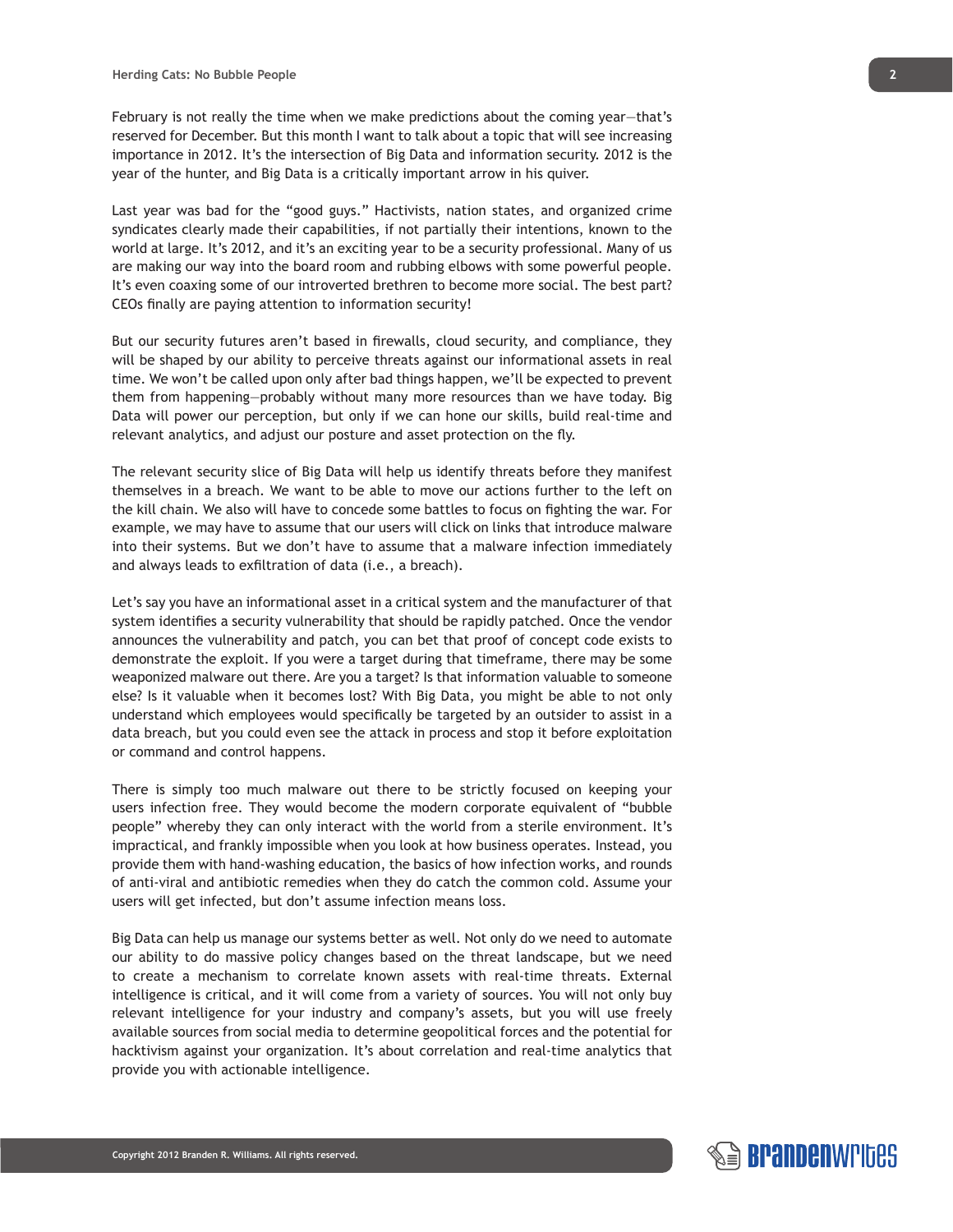2012 will be seen as the year whereby security professionals turned a corner in their abilities to really be effective in protecting their companies and themselves. The groundwork we do today will lay the foundation for our capabilities to learn, protect, and react to changes in the forces that act upon our business, and do it in a way that protects the business and ourselves.